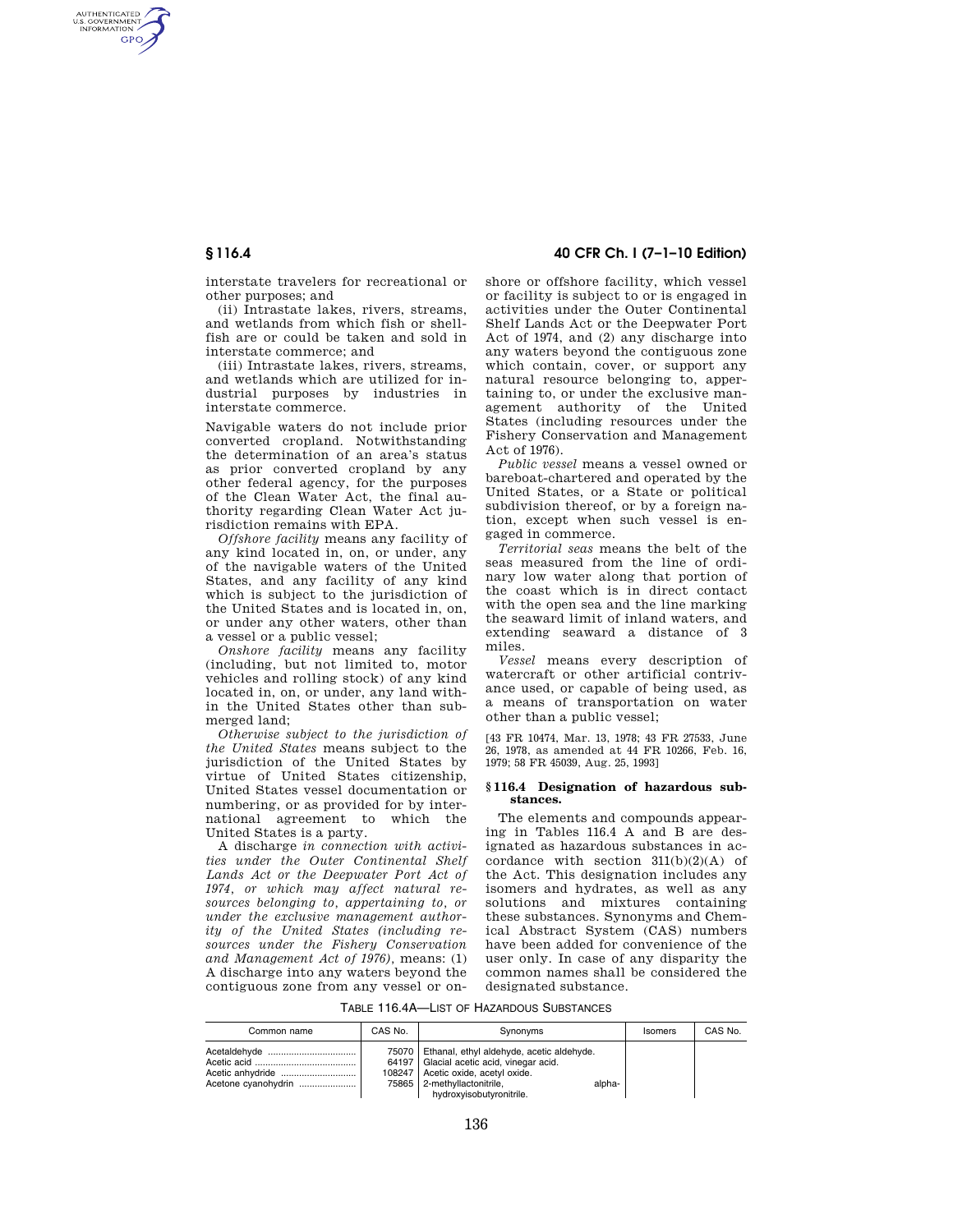| TABLE 116.4A-LIST OF HAZARDOUS SUBSTANCES-Continued |
|-----------------------------------------------------|
|-----------------------------------------------------|

| Common name                             | CAS No.             | Synonyms                                               | Isomers | CAS No. |
|-----------------------------------------|---------------------|--------------------------------------------------------|---------|---------|
| Acetyl bromide                          | 506967              |                                                        |         |         |
| Acetyl chloride                         | 79367               |                                                        |         |         |
|                                         | 107028              | 2-propenal, acrylic aldehyde, acrylaldehyde,           |         |         |
|                                         |                     | acraldehyde.                                           |         |         |
|                                         | 107131              | Cyanoethylene,<br>Fumigrain,<br>Ventox,                |         |         |
|                                         | 124049              | propeneitrile, vinyl cyanide.<br>Hexanedioic acid.     |         |         |
|                                         | 309002              | Octalene, HHDN.                                        |         |         |
|                                         | 107186              | 2-propen-1-ol, 1-propenol-3, vinyl carbinol.           |         |         |
|                                         | 107051              | 3-chloropropene,<br>3-chloropropylene,                 |         |         |
|                                         |                     | Chlorallylene.                                         |         |         |
| Aluminum sulfate                        | 10043013            | Alum.                                                  |         |         |
|                                         | 7664417             |                                                        |         |         |
| Ammonium acetate                        | 631618              | Acetic acid ammonium, salt.                            |         |         |
| Ammonium benzoate                       | 1863634             |                                                        |         |         |
| Ammonium bicarbonate                    | 1066337             | Acid ammonium carbonate, ammonium hydro-               |         |         |
|                                         |                     | gen carbonate.                                         |         |         |
| Ammonium bichromate                     | 7789095             |                                                        |         |         |
| Ammonium bifluoride                     | 1341497             | Acid ammonium fluoride, ammonium hydrogen              |         |         |
|                                         |                     | fluoride.                                              |         |         |
| Ammonium bisulfite                      | 10192300            |                                                        |         |         |
| Ammonium carbamate                      | 1111780             | Ammonium aminoformate.                                 |         |         |
| Ammonium carbonate                      | 506876              |                                                        |         |         |
| Ammonium chloride                       | 12125029            | Ammonium muriate, sal ammoniac, salmiac,               |         |         |
|                                         |                     | Amchlor.                                               |         |         |
| Ammonium chromate                       | 7788989             |                                                        |         |         |
| Ammonium citrate dibasic                | 3012655             | Diammonium citrate, citric acid diammonium             |         |         |
|                                         |                     | salt.                                                  |         |         |
| Ammonium fluoborate                     | 13826830            | Ammonium<br>fluoroborate,<br>ammonium<br>borofluoride. |         |         |
|                                         |                     |                                                        |         |         |
| Ammonium fluoride<br>Ammonium hydroxide | 12125018<br>1336216 | Neutral ammonium fluoride.                             |         |         |
| Ammonium oxalate                        | 6009707             |                                                        |         |         |
|                                         | 5972736             |                                                        |         |         |
|                                         | 14258492            |                                                        |         |         |
| Ammonium silicofluoride                 | 16919190            | Ammonium fluosilicate.                                 |         |         |
| Ammonium sulfamate                      | 7773060             | Ammate, AMS, ammonium amidosulfate.                    |         |         |
| Ammonium sulfide                        | 12135761            |                                                        |         |         |
| Ammonium sulfite                        | 10196040            |                                                        |         |         |
|                                         | 10192300            |                                                        |         |         |
| Ammonium tartrate                       | 3164292             | Tartaric acid ammonium salt.                           |         |         |
|                                         | 14307438            |                                                        |         |         |
| Ammonium thiocyanate                    | 1762954             | Ammonium<br>rhodanide,<br>ammonium                     |         |         |
|                                         |                     | sulfocyanate, ammonium sulfocyanide.                   |         |         |
|                                         | 628637              |                                                        | iso-    | 123922  |
|                                         |                     |                                                        | sec-    | 626380  |
|                                         |                     |                                                        | tert-   | 625161  |
|                                         | 62533               | Aniline<br>oil, phenylamine, aminobenzene,             |         |         |
|                                         |                     | aminophen, kyanol.                                     |         |         |
| Antimony pentachloride                  | 7647189             |                                                        |         |         |
| Antimony potassium tartrate             | 28300745            | Tartar emetic, tartrated antimony, tartarized          |         |         |
|                                         |                     | antimony, potassium antimonyltartrate.                 |         |         |
| Antimony tribromide                     | 7789619             |                                                        |         |         |
| Antimony trichloride                    | 10025919            | Butter of antimony.                                    |         |         |
| Antimony trifluoride                    | 7783564             | Antimony fluoride.                                     |         |         |
| Antimony trioxide                       | 1309644             | Diantimony trioxide, flowers of antimony.              |         |         |
| Arsenic disulfide                       | 1303328             | Red arsenic sulfide.                                   |         |         |
| Arsenic pentoxide                       | 1303282             | Arsenic acid anhydride, arsenic oxide.                 |         |         |
| Arsenic trichloride                     | 7784341             | Arsenic chloride, arsenious chloride, arsenous         |         |         |
|                                         |                     | chloride, butter of arsenic.                           |         |         |
| Arsenic trioxide                        | 1327533<br>1303339  | Arsenious acid, arsenious oxide, white arsenic.        |         |         |
| Arsenic trisulfide                      | 542621              | Arsenious sulfide, yellow arsenic sulfide.             |         |         |
| Barium cyanide                          | 71432               | Cyclohexatriene, benzol.                               |         |         |
|                                         | 65850               | Benzenecarboxylic acid, phenylformic acid,             |         |         |
|                                         |                     | dracylic acid.                                         |         |         |
|                                         | 100470              | Phenyl cyanide, cyanobenzene.                          |         |         |
| Benzoyl chloride                        | 98884               | Benzenecarbonyl chloride.                              |         |         |
| Benzyl chloride                         | 100447              |                                                        |         |         |
| Beryllium chloride                      | 7787475             |                                                        |         |         |
| Beryllium fluoride                      | 7787497             |                                                        |         |         |
| Beryllium nitrate                       | 7787555             |                                                        |         |         |
|                                         |                     |                                                        |         |         |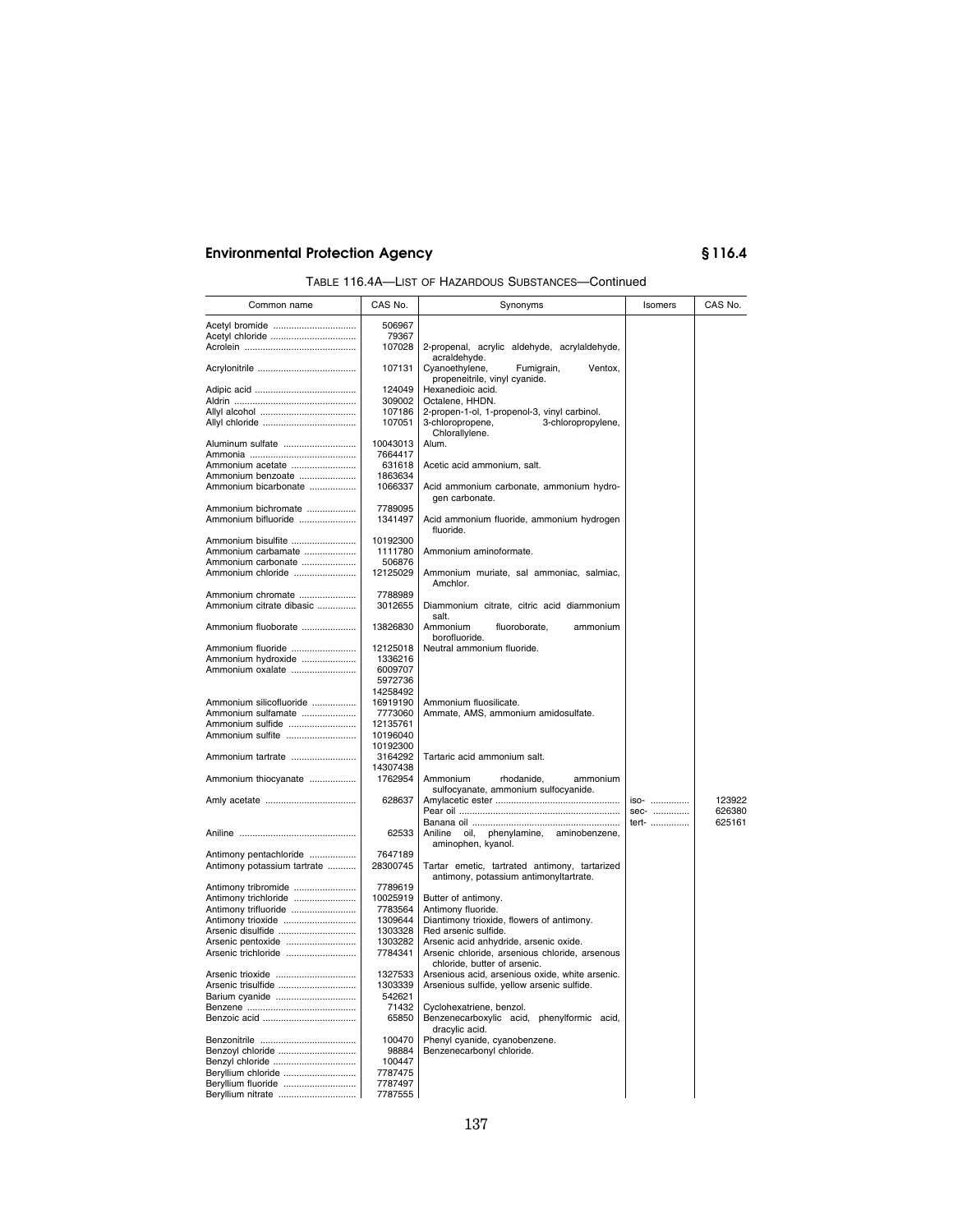# **§ 116.4 40 CFR Ch. I (7–1–10 Edition)**

| Common name                            | CAS No.  | Synonyms                                                           | Isomers | CAS No.  |
|----------------------------------------|----------|--------------------------------------------------------------------|---------|----------|
|                                        | 13597994 |                                                                    |         |          |
|                                        | 123864   |                                                                    | iso-    | 110190   |
|                                        |          |                                                                    | sec-    | 105464   |
|                                        |          |                                                                    | tert-   | 540885   |
|                                        | 109739   |                                                                    | iso-    | 78819    |
|                                        |          |                                                                    | sec-    | 513495   |
|                                        |          |                                                                    | sec-    | 13952846 |
|                                        |          |                                                                    | tert-   | 75649    |
|                                        | 84742    |                                                                    |         |          |
| n/butyl phthalate                      |          | 1.2-benzenedicarboxylic acid, dibutyl ester,<br>dibutyl phthalate. |         |          |
|                                        |          |                                                                    |         |          |
|                                        | 107926   | Butanoic acid, ethylacetic acid                                    | iso-    | 79312    |
| Cadmium acetate                        | 543908   |                                                                    |         |          |
| Cadmium bromide                        | 7789426  |                                                                    |         |          |
| Cadmium chloride                       | 10108642 |                                                                    |         |          |
| Calcium arsenate                       | 7778441  | Tricalcium orthoarsenate.                                          |         |          |
| Calcium arsenite                       | 52740166 |                                                                    |         |          |
| Calcium carbide                        | 75207    | Carbide, acetylenogen.                                             |         |          |
| Calcium chromate                       | 13765190 | Calcium chrome yellow, geblin, yellow ultra-                       |         |          |
|                                        |          | marine.                                                            |         |          |
| Calcium cyanide                        | 592018   |                                                                    |         |          |
| Calcium dodecylbenzenesulfonate        | 26264062 |                                                                    |         |          |
| Calcium hypochlorite                   | 7778543  |                                                                    |         |          |
|                                        | 133062   | Orthocide-406, SR-406, Vancide-89.                                 |         |          |
|                                        | 63252    | Sevin.                                                             |         |          |
|                                        | 1563662  | Furadan.                                                           |         |          |
| Carbon disulfide                       | 75150    | Carbon bisulfide, dithiocarbonic anhydride.                        |         |          |
| Carbon tetrachloride                   | 56235    | Tetrachloromethane Perchloromethane.                               |         |          |
|                                        | 57749    | Toxichlor, chlordan.                                               |         |          |
|                                        | 75003    |                                                                    |         |          |
| Chlorobenzene                          | 108907   | Monochlorobenzene, benzene chloride.                               |         |          |
|                                        | 67663    | Trichloromethane.                                                  |         |          |
|                                        | 2921882  | Dursban.                                                           |         |          |
|                                        | 7790945  |                                                                    |         |          |
| Chlorosulfonic acid<br>Chromic acetate | 1066304  | Sulfuric chlorohydrin.                                             |         |          |
|                                        |          |                                                                    |         |          |
| Chromic acid                           | 11115745 | Chromic anhydride, chromium trioxide.                              |         |          |
| Chromic sulfate                        | 10101538 |                                                                    |         |          |
| Chromous chloride                      | 10049055 |                                                                    |         |          |
| Cobaltous bromide                      | 7789437  | Cobalt bromide.                                                    |         |          |
| Coabaltous formate                     | 544183   | Cobalt formate.                                                    |         |          |
| Cobaltous sulfamate                    | 14017415 | Cobalt sulfamate.                                                  |         |          |
|                                        | 56724    | Co-Ral.                                                            |         |          |
|                                        | 1319773  |                                                                    | $m$ -   | 108394   |
|                                        |          |                                                                    | 0-      | 95487    |
|                                        |          |                                                                    | p-      | 106445   |
| Crotonaldehyde                         | 4170303  | 2-butenal propylene aldelhyde.                                     |         |          |
|                                        | 142712   | Copper acetate, crystalized verdigris.                             |         |          |
| Cupric acetoarsenite                   | 12002038 | Copper acetoarsenite, copper acetate arsenite,                     |         |          |
|                                        |          | Paris green.                                                       |         |          |
| Cupric chloride                        | 7447394  | Copper chloride.                                                   |         |          |
|                                        | 3251238  | Copper nitrate.                                                    |         |          |
|                                        | 5893663  | Copper oxalate.                                                    |         |          |
| Cupric oxalate                         |          |                                                                    |         |          |
| Cupric sulfate                         | 7758987  | Copper sulfate.                                                    |         |          |
| Cupric sulfate, ammoniated             | 10380297 | Ammoniated copper sulfate.                                         |         |          |
|                                        | 815827   | Copper tartrate.                                                   |         |          |
| Cyanogen chloride                      | 506774   |                                                                    |         |          |
| Cyclohexane                            | 110827   | Hexahydrobenzene,<br>hexamethylene,                                |         |          |
|                                        |          | hexanaphthene.                                                     |         |          |
|                                        | 94757    | 2,4-dichlorophenoxyacetic acid.                                    |         |          |
|                                        | 94111    | 2,4-dichlorophenoxyacetic acid ester.                              |         |          |
|                                        | 94791    |                                                                    |         |          |
|                                        | 94804    |                                                                    |         |          |
|                                        | 1320189  |                                                                    |         |          |
|                                        | 1928387  |                                                                    |         |          |
|                                        | 1928616  |                                                                    |         |          |
|                                        | 1929733  |                                                                    |         |          |
|                                        | 2971382  |                                                                    |         |          |
|                                        |          |                                                                    |         |          |
|                                        | 25168267 |                                                                    |         |          |
|                                        | 53467111 |                                                                    |         |          |
|                                        | 50293    | p,p'-DDT.                                                          |         |          |
|                                        | 333415   | Dipofene, Diazitol, Basudin, Spectracide.                          |         |          |
|                                        | 1918009  | 2-methoxy-3,6-dichlorobenzoic acid.                                |         |          |
|                                        |          | 1194656 2,6-dichlorobenzonitrile, 2,6-DBN.                         |         |          |

TABLE 116.4A—LIST OF HAZARDOUS SUBSTANCES—Continued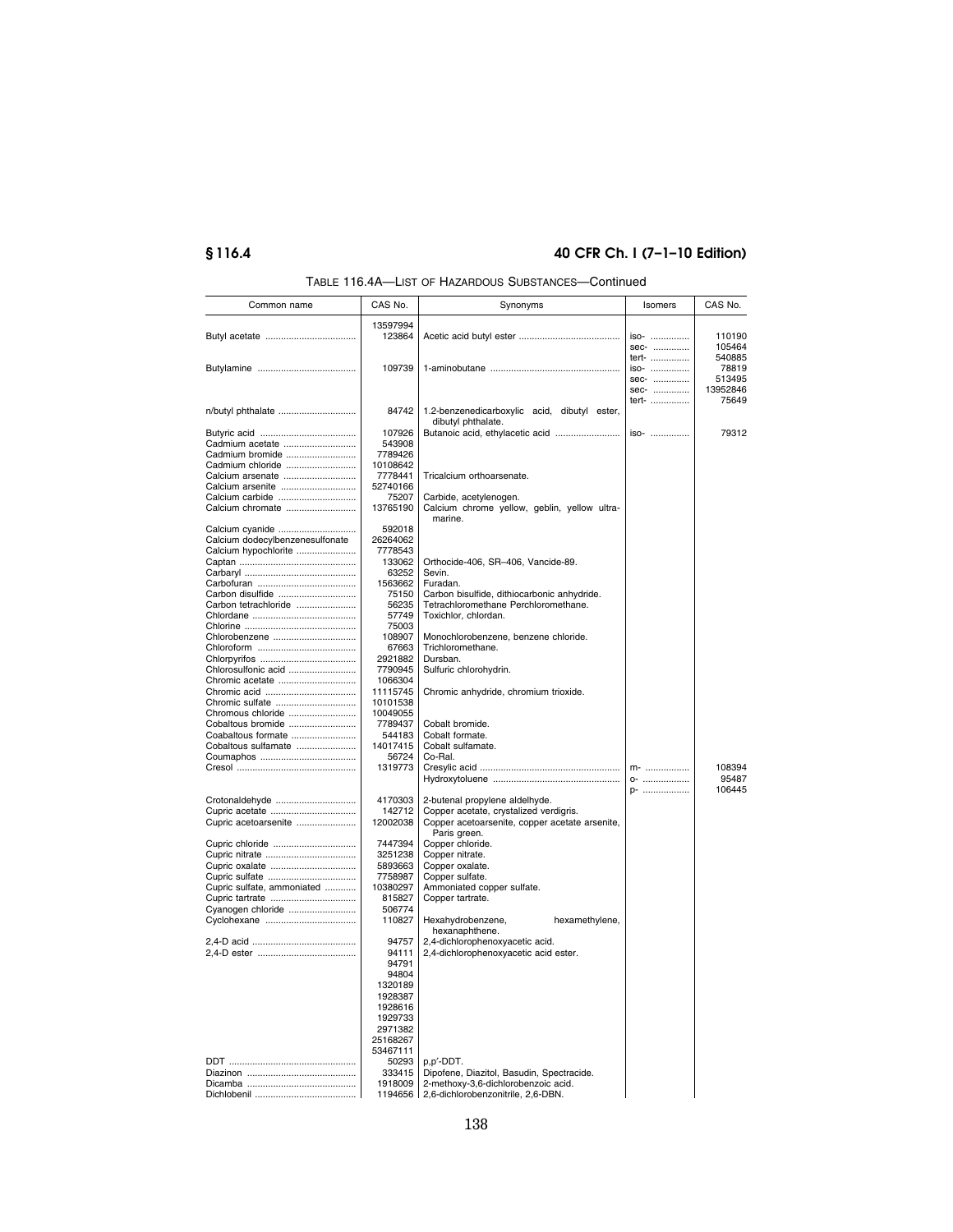| TABLE 116.4A-LIST OF HAZARDOUS SUBSTANCES-Continued |
|-----------------------------------------------------|
|-----------------------------------------------------|

| Common name                                         | CAS No.             | Synonyms                                                                                                             | Isomers                       | CAS No.                    |
|-----------------------------------------------------|---------------------|----------------------------------------------------------------------------------------------------------------------|-------------------------------|----------------------------|
| Dichlorobenzene                                     | 117806<br>25321226  | Phygon, dichloronaphthoquinone.                                                                                      | Ortho                         | 95501                      |
| Dichloropropane                                     | 26638197            |                                                                                                                      | Para<br>1,1<br>$1,2$          | 106467<br>78999<br>78875   |
| Dichloropropene                                     | 26952238            |                                                                                                                      | $1,3$<br>$1,3$<br>2,3         | 142289<br>542756<br>78886  |
| Dichloropropene-dichloropropane<br>(mixture).       | 8003198             | D-D mixture Vidden D.                                                                                                |                               |                            |
| 2,2-Dichloropropionic acid                          | 75990               | Dalapon.                                                                                                             |                               |                            |
|                                                     | 62737<br>115322     | 2,2-dichlorovinyl dimethyl phosphate, Vapona.<br>Di(p-chlorophenyl)-trichloromethylcarbinol,<br>DTMC, dicofol.       |                               |                            |
|                                                     | 60571               | Alvit.                                                                                                               |                               |                            |
|                                                     | 109897              |                                                                                                                      |                               |                            |
| Dimethylamine                                       | 124403<br>25154545  |                                                                                                                      | m-                            | 99650                      |
| Dinitrobenzene (mixed)                              |                     |                                                                                                                      | 0-                            | 528290                     |
|                                                     | 51285               |                                                                                                                      | p-<br>$(2,5-)$<br>$(2, 4-)$ . | 100254<br>329715           |
|                                                     | 25321146            |                                                                                                                      | $(2,6-)$<br>2,4<br>2,6        | 573568<br>121142<br>606202 |
|                                                     | 85007               | Aquacide.                                                                                                            | 3,4                           | 610399                     |
|                                                     | 2764729             | Dextrone, Reglone, Diquat dibromide.                                                                                 |                               |                            |
|                                                     | 298044              | Di-syston.                                                                                                           |                               |                            |
| Dodecylbenzenesulfonic acid                         | 330541<br>27176870  | DCMU, DMU.                                                                                                           |                               |                            |
|                                                     | 115297              | Thiodan.                                                                                                             |                               |                            |
|                                                     | 72208               | Mendrin, Compound 269.                                                                                               |                               |                            |
| Epichlorohydrin                                     | 106898              | -chloropropylene oxide.                                                                                              |                               |                            |
|                                                     | 563122              | Nialate, ethyl methylene, phosphorodithioate.                                                                        |                               |                            |
|                                                     | 100414              | Phenylethane.                                                                                                        |                               |                            |
| Ethylenediamine<br>Ethylenediamine-tetraacetic acid | 107153<br>60004     | 1,2-diaminoethane.<br>Edetic<br>acid,<br>Havidote,<br>(ethylenedinitrilo)-                                           |                               |                            |
| (EDTA).<br>Ethylene dibromide                       | 106934              | tetraacetic acid.<br>1,2-dibromoethane acetylene dibromide sym-                                                      |                               |                            |
| Ethylene dichloride                                 | 107062              | dibromoethylene.<br>1,2-dichloroethane sym-bichloroethane.                                                           |                               |                            |
| Ferric ammonium citrate                             | 1185575             | Ammonium ferric citrate.                                                                                             |                               |                            |
| Ferric ammonium oxalate                             | 2944674<br>55488874 | Ammonium ferric oxalate.                                                                                             |                               |                            |
| Ferric chloride                                     | 7705080             | Flores martis, iron trichloride.                                                                                     |                               |                            |
|                                                     | 7783508<br>10421484 | Iron nitrate.                                                                                                        |                               |                            |
|                                                     | 10028225            | Ferric persulfate, ferric sesquisulfate, ferric<br>tersulfate.                                                       |                               |                            |
| Ferrous ammonium sulfate                            | 10045893<br>7758943 | Mohr's salt, iron ammonium sulfate.<br>Iron chloride, iron dichloride, iron protochloride.                           |                               |                            |
| Ferrous sulfate                                     | 7720787             | Green vitriol.                                                                                                       |                               |                            |
|                                                     | 7782630             | Iron vitriol, iron sulfate, iron protosulfate.                                                                       |                               |                            |
| Formaldehyde                                        | 50000               | Methyl aldehyde, methanal, formalin.<br>Methanoic acid.                                                              |                               |                            |
|                                                     | 64186<br>110178     | Trans-butenedioic<br>$trans-1,2$ -<br>acid,<br>ethylenedicarboxylic<br>acid,<br>boletic<br>acid.<br>allomaleic acid. |                               |                            |
|                                                     | 98011               | 2-furaldehyde, pyromucic aldehyde.                                                                                   |                               |                            |
|                                                     | 86500               | Gusathion, azinphos-methyl.                                                                                          |                               |                            |
|                                                     | 76448               | Velsicol-104, Drinox, Heptagran.                                                                                     |                               |                            |
| Hexachlorocyclopentadiene                           | 77474               | Perchlorocyclopentadiene.                                                                                            |                               |                            |
| Hydrochloric acid<br>Hydrofluoric acid              | 7647010<br>7664393  | Hydrogen chloride, muriatic acid.<br>Fluohydric acid.                                                                |                               |                            |
| Hydrogen cyanide                                    | 74908               | Hydrocyanic acid.                                                                                                    |                               |                            |
| Hydrogen sulfide                                    | 7783064             | Hydrosulfuric acid sulfur hydride.                                                                                   |                               |                            |
|                                                     | 78795               | 2-methyl-1,3-butadiene.                                                                                              |                               |                            |
| Isopropanolamine                                    | 42504461            |                                                                                                                      |                               |                            |
| dodecylbenzenesulfonate.                            |                     |                                                                                                                      |                               |                            |
|                                                     | 143500              | Chlordecone<br>1,1a,3,3a,4,5,5,5a,5b,6-<br>decachlorooctahydro-1,3,4-metheno-2H-<br>cyclobuta(cd)pentalen-2-one.     |                               |                            |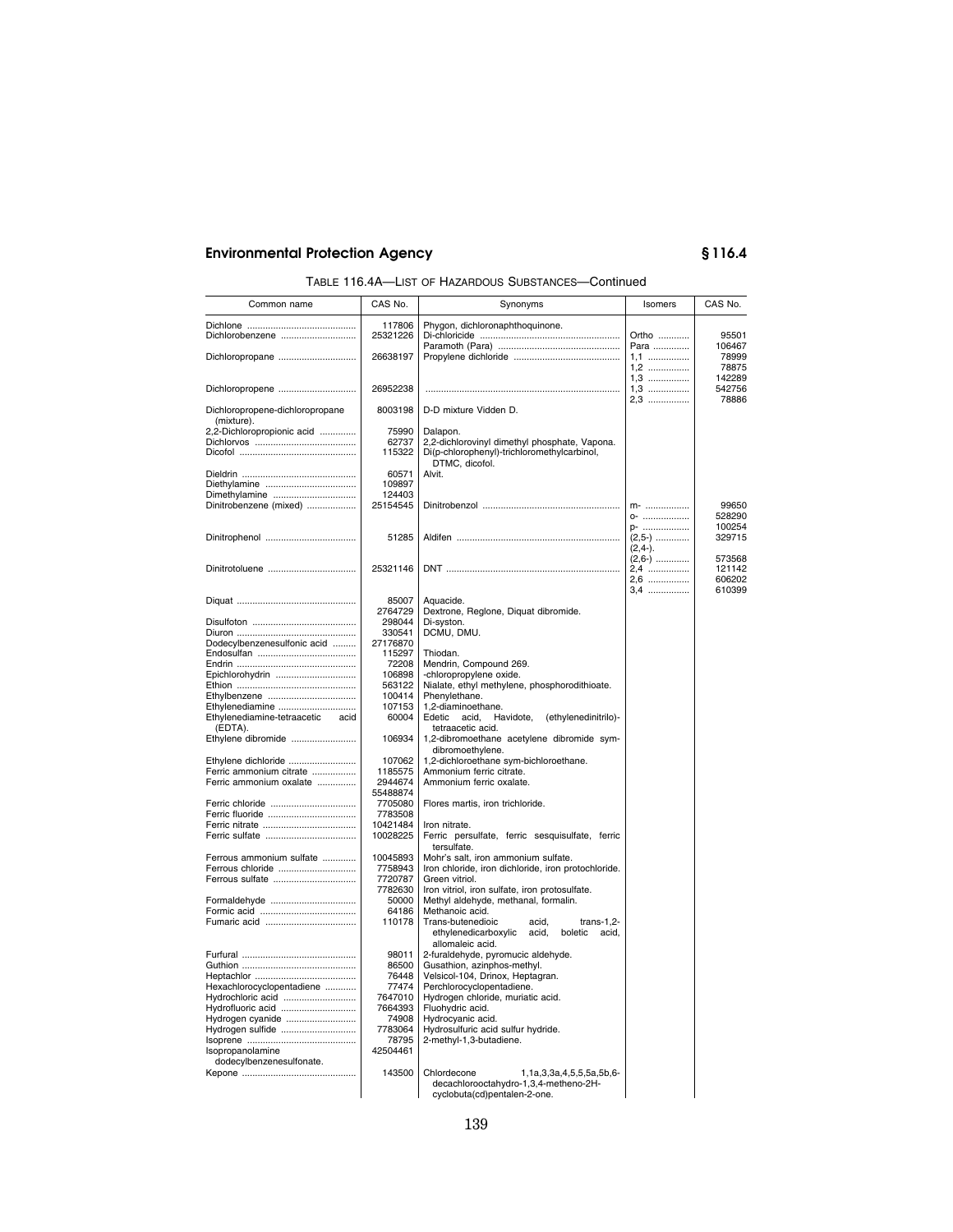# **§ 116.4 40 CFR Ch. I (7–1–10 Edition)**

| TABLE 116.4A—LIST OF HAZARDOUS SUBSTANCES—Continued |
|-----------------------------------------------------|
|-----------------------------------------------------|

| Common name                          | CAS No.            | Synonyms                                                 | Isomers | CAS No. |
|--------------------------------------|--------------------|----------------------------------------------------------|---------|---------|
|                                      | 301042             | Sugar of lead.                                           |         |         |
| Lead arsenate                        | 7784409            |                                                          |         |         |
|                                      | 7645252            |                                                          |         |         |
|                                      | 10102484           |                                                          |         |         |
|                                      | 7758954            |                                                          |         |         |
| Lead fluoborate                      | 13814965           | Lead fluoroborate.                                       |         |         |
|                                      | 7783462            | Lead difluoride, plumbous fluoride.                      |         |         |
|                                      | 10101630           |                                                          |         |         |
|                                      | 10099748           |                                                          |         |         |
|                                      | 7428480<br>1072351 | Stearic acid lead salt.                                  |         |         |
|                                      | 52652592           |                                                          |         |         |
|                                      | 7446142            |                                                          |         |         |
|                                      | 1314870            | Galena.                                                  |         |         |
|                                      | 592870             | Lead sulfocyanate.                                       |         |         |
|                                      | 58899              | Gamma-BHC, gamma-benzene hexachloride.                   |         |         |
| Lithium chromate                     | 14307358           |                                                          |         |         |
|                                      | 121755             | Phospothion.                                             |         |         |
|                                      | 110167             | Cis-butenedioic<br>cis-1,2-<br>acid,                     |         |         |
|                                      |                    | ethylenedicarboxylic acid, toxilic acid.                 |         |         |
| Maleic anhydride                     | 108316             | 2,5-furandione, cis-butenedioic<br>anhydride,            |         |         |
|                                      |                    | toxilic anhydride.                                       |         |         |
| Mercaptodimethur<br>Mercuric cyanide | 203657<br>592041   | Mesurol.<br>Mercury cyanide.                             |         |         |
| Mercuric nitrate                     | 10045940           | Mercury nitrate, mercury pernitrate.                     |         |         |
| Mercuric sulfate                     | 7783359            | Mercury sulfate, mercury persulfate.                     |         |         |
| Mercuric thiocyanate                 | 592858             | Mercury thiocyanate, mercuric sulfocyanate,              |         |         |
|                                      |                    | mercuric sulfocyanide.                                   |         |         |
| Mercurous nitrate                    | 7782867            |                                                          |         |         |
|                                      | 10415755           | Mercury protonitrate.                                    |         |         |
|                                      | 72435              | DMDT, methoxy-DDT.                                       |         |         |
| Methyl mercaptan                     | 74931              | mercaptomethane,<br>methyl<br>Methanethiol,              |         |         |
|                                      |                    | sulfhydrate, thiomethyl alcohol.                         |         |         |
| Methyl methacrylate                  | 80626              | Methacrylic acid methyl ester, methyl-2-meth-            |         |         |
|                                      | 298000             | yl-2-propenoate.<br>Nitrox-80.                           |         |         |
| Methyl parathion                     | 7786347            | Phosdrin.                                                |         |         |
|                                      | 315184             | Zectran.                                                 |         |         |
| Monoethylamine                       | 75047              | Ethylamine, aminoethane.                                 |         |         |
| Monomethylamine                      | 74895              | Methylamine, aminomethane.                               |         |         |
|                                      | 300765             | Dibrom.                                                  |         |         |
|                                      | 91203              | White tar, tar camphor, naphthalin.                      |         |         |
| Naphthenic acid                      | 1338245            | Cyclohexanecarboxylic<br>acid,                           |         |         |
|                                      |                    | hexahydrobenzoic acid.                                   |         |         |
| Nickel ammonium sulfate              | 15699180           | Ammonium nickel sulfate.                                 |         |         |
| Nickel chloride                      | 37211055           | Nickelous chloride.                                      |         |         |
|                                      | 7718549            |                                                          |         |         |
| Nickel hydroxide                     | 12054487           | Nickelous hydroxide.                                     |         |         |
|                                      | 14216752           | Nickelous sulfate.                                       |         |         |
|                                      | 7786814<br>7697372 | Aqua fortis.                                             |         |         |
|                                      | 98953              | Nitrobenzol, oil of mirbane.                             |         |         |
| Nitrogen dioxide                     | 10102440           | Nitrogen tetraoxide.                                     |         |         |
| Nitrophenol (mixed)                  | 25154556           |                                                          | $m$ -   | 554847  |
|                                      |                    |                                                          | 0-      | 88755   |
|                                      |                    |                                                          | p-      | 100027  |
|                                      | 1321126            |                                                          | Ortho   | 88722   |
|                                      |                    |                                                          | Meta    | 99081   |
|                                      |                    |                                                          | Para    | 99990   |
| Paraformaldehyde                     | 30525894           | Paraform, Formagene, Triformol, polymerized              |         |         |
|                                      |                    | formaldehyde, polyoxymethylene.                          |         |         |
|                                      | 56382              | DNTP, Niran.                                             |         |         |
| Pentachlorophenol                    | 87865<br>108952    | PCP, Penta.<br>Carbolic<br>acid,<br>phenyl<br>hydroxide, |         |         |
|                                      |                    | hydroxybenzene, oxybenzene.                              |         |         |
|                                      | 75445              | Diphosgene, carbonyl chloride, chloroformyl              |         |         |
|                                      |                    | chloride.                                                |         |         |
| Phosphoric acid                      | 7664382            | Orthophosphoric acid.                                    |         |         |
|                                      | 7723140            | Black phosphorus, red phosphorus, white                  |         |         |
|                                      |                    | phosphorus, yellow phosphorus.                           |         |         |
| Phosphorus oxychloride               | 10025873           | Phosphoryl chloride, phosphorus chloride.                |         |         |
| Phosphorus pentasulfide              | 1314803            | Phosphoric sulfide, thiophosphoric anhydride,            |         |         |
|                                      |                    | phosphorus persulfide.                                   |         |         |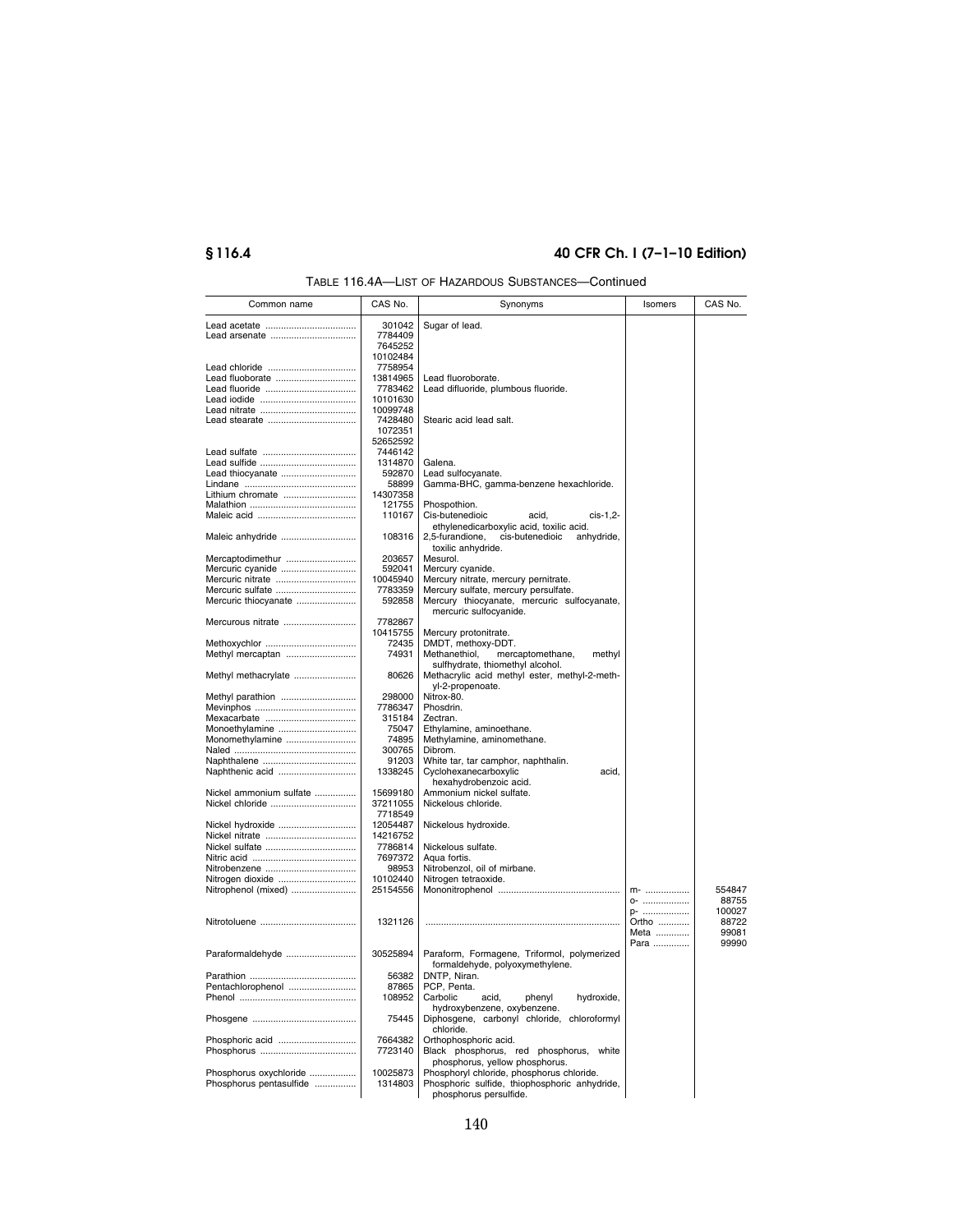| TABLE 116.4A-LIST OF HAZARDOUS SUBSTANCES-Continued |
|-----------------------------------------------------|
|-----------------------------------------------------|

| Common name                             | CAS No.             | Synonyms                                                                         | Isomers | CAS No. |
|-----------------------------------------|---------------------|----------------------------------------------------------------------------------|---------|---------|
| Phosphorus trichloride                  | 7719122             | Phosphorous chloride.                                                            |         |         |
| Polychorinated biphenyls                | 1336363             | PCB, Aroclor, polychlorinated diphenyls.                                         |         |         |
| Potassium arsenate                      | 7784410             |                                                                                  |         |         |
| Potassium arsenite                      | 10124502            | Potassium metaarsenite.                                                          |         |         |
| Potassium bichromate                    | 7778509             | Potassium dichromate.                                                            |         |         |
| Potassium chromate                      | 7789006             |                                                                                  |         |         |
| Potassium cyanide                       | 151508              |                                                                                  |         |         |
| Potassium hydroxide                     | 1310583             | Potassium hydrate, caustic potash, potassa.                                      |         |         |
| Potassium permanganate                  | 7722647             | Chameleon mineral.                                                               |         |         |
|                                         | 2312358             | Omite.                                                                           |         |         |
| Propionic acid                          | 79094               | Propanoic acid, methylacetic acid, ethylformic<br>acid.                          |         |         |
| Propionic anhydride                     | 123626              | Propanoic anhydride, methylacetic anhydride.                                     |         |         |
| Propylene oxide                         | 75569               | Propene oxide.                                                                   |         |         |
|                                         | 121299              | Pyrethrin I.                                                                     |         |         |
|                                         | 121211              | Pyrethrin II.                                                                    |         |         |
|                                         | 91225               | 1-benzazine,<br>benzo(b)pyridine,<br>leuocoline,                                 |         |         |
|                                         |                     | chinoleine, leucol.                                                              |         |         |
|                                         | 108463              | Resorcin,<br>1,3-benzenediol,<br>meta-                                           |         |         |
|                                         |                     | dihydroxybenzene.                                                                |         |         |
| Selenium oxide                          | 7446084             | Selenium dioxide.                                                                |         |         |
|                                         | 7761888             | Nitric acid silver (1+) salt lunar caustic.                                      |         |         |
| Sodium arsenate                         | 7440235<br>7631892  | Natrium.<br>Disodium arsenate.                                                   |         |         |
| Sodium arsenite                         | 7784465             | Sodium metaarsenite.                                                             |         |         |
| Sodium bichromate                       | 10588019            | Sodium dichromate.                                                               |         |         |
| Sodium bifluoride                       | 1333831             |                                                                                  |         |         |
| Sodium bisulfite                        | 7631905             | Sodium acid sulfite, sodium hydrogen sulfite.                                    |         |         |
| Sodium chromate                         | 7775113             |                                                                                  |         |         |
| Sodium cyanide                          | 143339              |                                                                                  |         |         |
| Sodium dodecylbenzene-sulfonate         | 25155300            |                                                                                  |         |         |
| Sodium fluoride                         | 7681494             | Villiaumite.                                                                     |         |         |
| Sodium hydrosulfide<br>Sodium hydroxide | 16721805<br>1310732 | Sodium hydrogen sulfide.<br>Caustic soda, soda lye, sodium hydrate.              |         |         |
| Sodium hypochlorite                     | 7681529             | Bleach.                                                                          |         |         |
|                                         | 10022705            |                                                                                  |         |         |
| Sodium methylate                        | 124414              | Sodium methoxide.                                                                |         |         |
|                                         | 7632000             |                                                                                  |         |         |
| Sodium phosphate, dibasic               | 7558794             |                                                                                  |         |         |
|                                         | 10039324            |                                                                                  |         |         |
| Sodium phosphate, tribasic              | 10140655<br>7785844 |                                                                                  |         |         |
|                                         | 7601549             |                                                                                  |         |         |
|                                         | 10101890            |                                                                                  |         |         |
|                                         | 10361894            |                                                                                  |         |         |
|                                         | 7758294             |                                                                                  |         |         |
|                                         | 10124568            |                                                                                  |         |         |
| Sodium selenite                         | 10102188            |                                                                                  |         |         |
| Strontium chromate                      | 7782823<br>7789062  |                                                                                  |         |         |
|                                         | 57249               |                                                                                  |         |         |
|                                         | 100425              | phenylethylene,<br>Vinylbenzene,<br>styrol,                                      |         |         |
|                                         |                     | styrolene, cinnamene, cinnamol.                                                  |         |         |
|                                         | 7664939             | Oil of vitriol, oleum.                                                           |         |         |
| Sulfur monochloride                     | 12771083            | Sulfur chloride.                                                                 |         |         |
|                                         | 93765               | 2,4,5-trichlorophenoxyacetic acid.                                               |         |         |
|                                         | 6369966             | Acetic acid (2,4,5-trichlorophenoxy)-compound                                    |         |         |
|                                         |                     | with N,N-dimethylmethanamine (1:1).                                              |         |         |
|                                         | 6369977             | Acetic acid (2,4,5-trichlorophenoxy)-compound<br>with N-methylmethanamine (1:1). |         |         |
|                                         | 1319728             | Acetic acid (2,4,5-trichlorophenoxy)-compound                                    |         |         |
|                                         |                     | with 1-amino-2-propanol (1:1).                                                   |         |         |
|                                         | 3813147             | Acetic acid (2,4,5-trichlorophenoxy)-compound                                    |         |         |
|                                         |                     | with 2,2'2"-nitrilotris [ethanol] (1:1).                                         |         |         |
|                                         | 2545597             | 2,4,5-trichlorophenoxyacetic esters.                                             |         |         |
|                                         | 93798               |                                                                                  |         |         |
|                                         | 61792072            |                                                                                  |         |         |
|                                         | 1928478<br>25168154 |                                                                                  |         |         |
|                                         | 13560991            | Acetic acid (2,4,5-trichlorophenoxy)-sodium                                      |         |         |
|                                         |                     | salt.                                                                            |         |         |
|                                         | 72548               | DDD.                                                                             |         |         |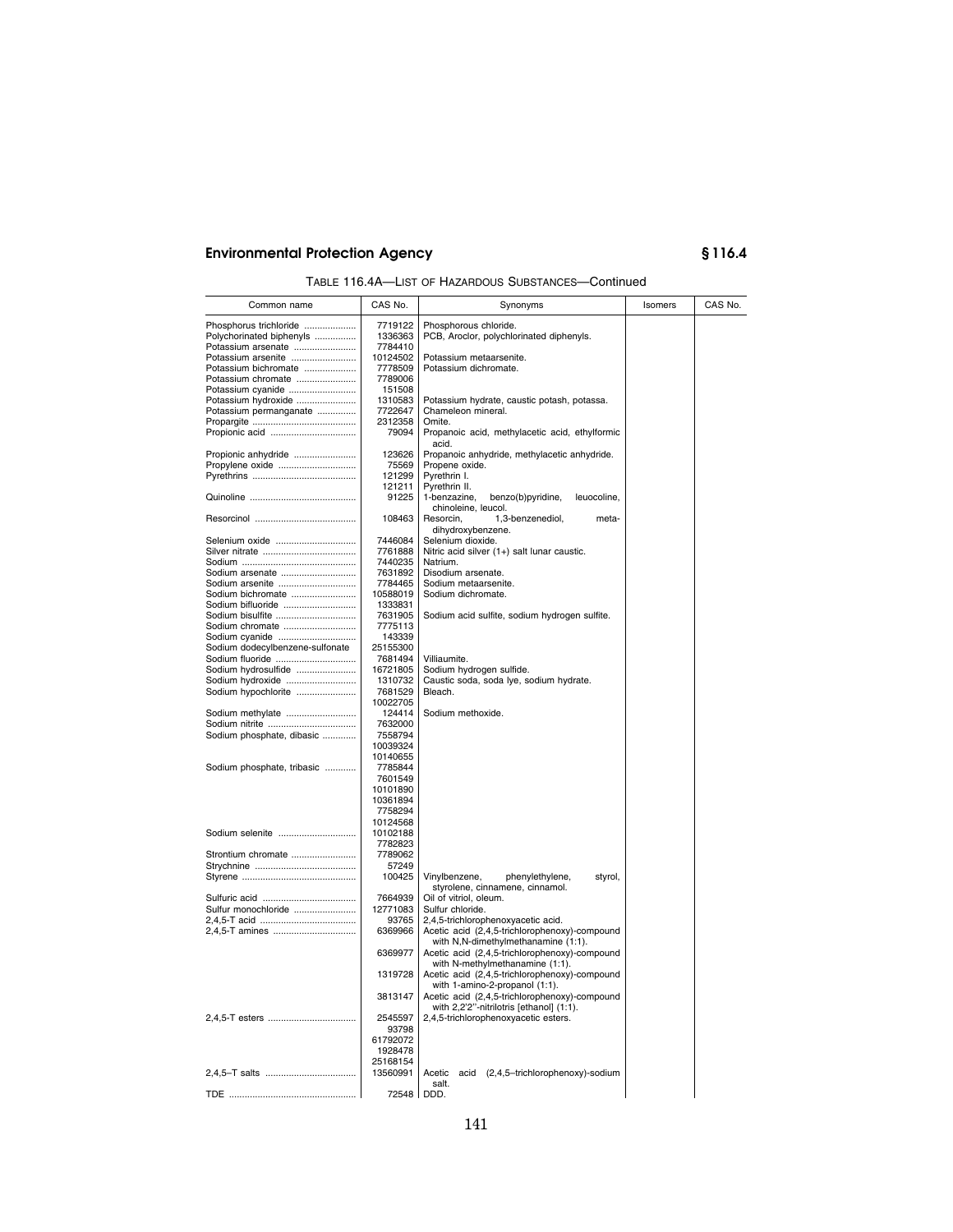# **§ 116.4 40 CFR Ch. I (7–1–10 Edition)**

| Common name                                                              | CAS No.                                     | Synonyms                                                                                                          | Isomers                                              | CAS No.                                        |
|--------------------------------------------------------------------------|---------------------------------------------|-------------------------------------------------------------------------------------------------------------------|------------------------------------------------------|------------------------------------------------|
|                                                                          | 93721<br>32534955                           | Propanoic acid 2-(2,4,5-trichlorophenoxy).<br>Propanoic acid, 2-(2,4,5-trichlorophenoxy)-,<br>isooctyl ester.     |                                                      |                                                |
| Tetraethyl lead<br>Tetraethyl pyrophosphate<br>Thallium sulfate          | 78002<br>107493<br>10031591                 | Lead tetraethyl, TEL.<br>TEPP.                                                                                    |                                                      |                                                |
|                                                                          | 7446186<br>108883                           | Toluol,<br>phenylmethane,<br>methylbenzene,                                                                       |                                                      |                                                |
|                                                                          | 8001352<br>52686                            | Methacide.<br>Camphechlor.                                                                                        |                                                      |                                                |
| Trichlorethylene<br>Trichlorophenol                                      | 79016<br>25167822                           | Dylox.<br>Ethylene trichloride.<br>Collunosol,<br>$\overline{2}$<br>Dowicide<br>or<br>2S,<br>Omal,<br>Phenachlor. | $(2,3,4-)$<br>$(2,3,5-)$<br>$(2,3,6-)$<br>$(2,4,5-)$ | 15950660<br>933788<br>933755<br>95954<br>88062 |
| Triethanolamine                                                          | 27323417                                    |                                                                                                                   | $(2,4,6)$<br>$(3,4,5-)$                              | 609198                                         |
| dodecylbenzenesulfonate.<br>Triethylamine<br>Trimethylamine              | 121448<br>75503<br>541093<br>10102064       | TMA.                                                                                                              |                                                      |                                                |
| Vanadium pentoxide<br>Vanadyl sulfate                                    | 36478769<br>1314621<br>27774136<br>108054   | Vanadic anhydride, vanadic acid anhydride.<br>Vanadic sulfate, vanadium sulfate.<br>Acetic acid ethylene ether.   |                                                      |                                                |
| Vinylidene chloride                                                      | 75354<br>1330207                            | 1,1-dichlorethylene.<br>1,1-dichloroethene.                                                                       | $m$ -<br>0-                                          | 108383<br>95476                                |
| Zinc ammonium chloride                                                   | 1300716<br>557346<br>14639975<br>14639986   | Dimethylphenol, hydroxydimethylbenzene.                                                                           | p-                                                   | 106423                                         |
| Zinc carbonate                                                           | 52628258<br>1332076<br>7699458<br>3486359   |                                                                                                                   |                                                      |                                                |
|                                                                          | 7646857<br>557211<br>7783495<br>557415      | Butter of zinc.                                                                                                   |                                                      |                                                |
| Zinc hydrosulfite<br>Zinc phenolsulfonate<br>Zinc phosphide              | 7779864<br>7779886<br>127822<br>1314847     | Zinc sulfocarbolate.                                                                                              |                                                      |                                                |
| Zinc silicofluoride<br>Zirconium nitrate<br>Zirconium potassium fluoride | 16871719<br>7733020<br>13746899<br>16923958 | Zinc fluosilicate.<br>White vitriol, zinc vitriol, white copperas.                                                |                                                      |                                                |
| Zirconium sulfate<br>Zirconium tetrachloride                             | 14644612<br>10026116                        | Disulfatozirconic acid.                                                                                           |                                                      |                                                |

# TABLE 116.4A—LIST OF HAZARDOUS SUBSTANCES—Continued

TABLE 116.4B—LIST OF HAZARDOUS SUBSTANCES BY CAS NUMBER

| CAS No.                                                              | Common name                                                                                                  |
|----------------------------------------------------------------------|--------------------------------------------------------------------------------------------------------------|
| 50000<br>50293<br>51285<br>52686<br>56382<br>56724<br>57249<br>57749 | Formaldehyde<br>DDT<br>2,4-Dinitrophenol<br>Trichlorfon<br>Parathion<br>Coumaphos<br>Strychnine<br>Chlordane |
| 58899                                                                | Lindane                                                                                                      |

### TABLE 116.4B—LIST OF HAZARDOUS SUBSTANCES BY CAS NUMBER—Continued

| CAS No.  | Common name                               |
|----------|-------------------------------------------|
| 60004    | Ethylenediaminetetraacetic<br>acid (EDTA) |
| 60571    | Dieldrin                                  |
| 62533    | Aniline                                   |
| 62737    | <b>Dichlorvos</b>                         |
| 63252    | Carbaryl                                  |
| 64186    | Formic acid                               |
| 64197    | Acetic acid                               |
| 65850  I | Benzoic acid                              |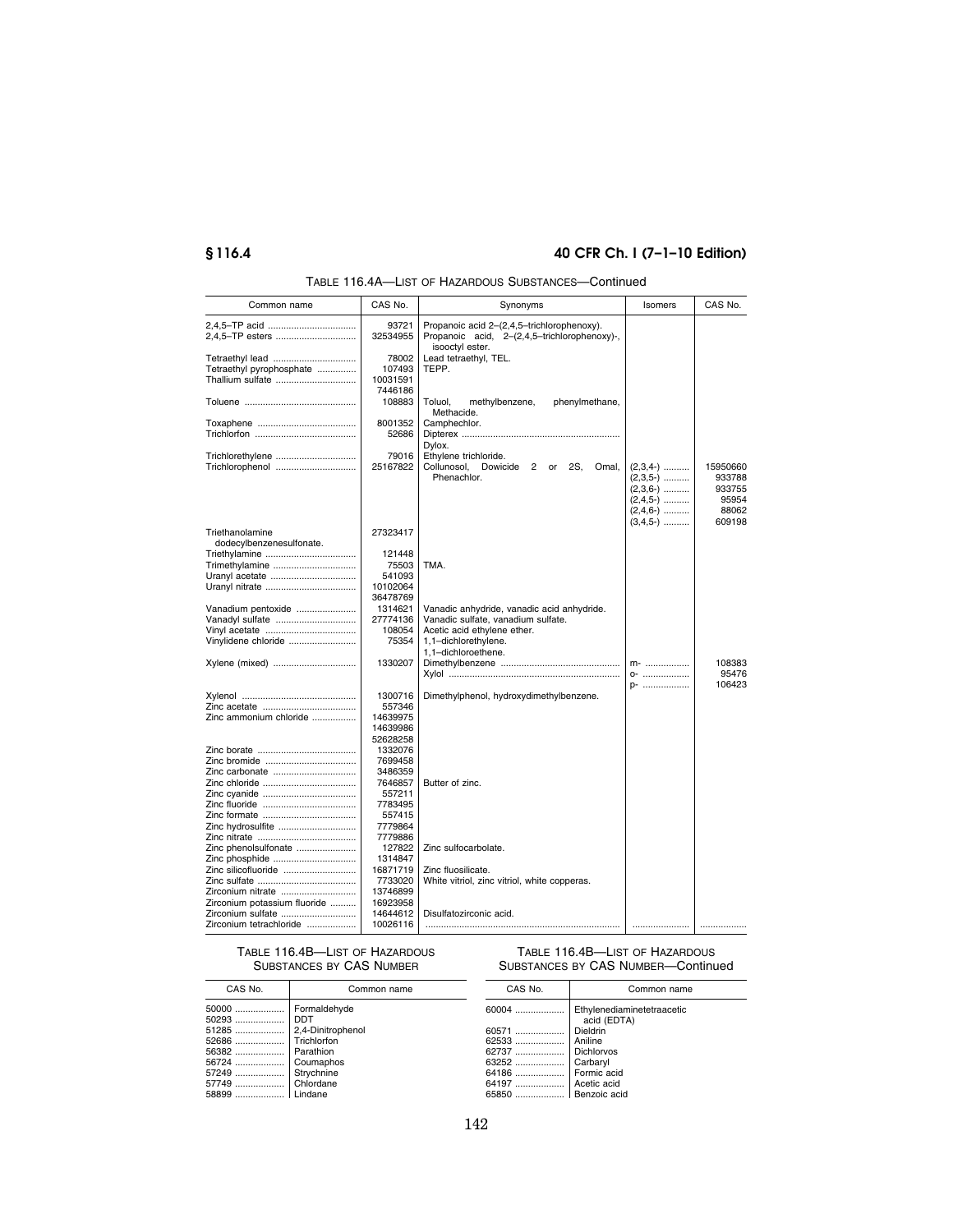TABLE 116.4B—LIST OF HAZARDOUS SUBSTANCES BY CAS NUMBER—Continued

Common name

### TABLE 116.4B—LIST OF HAZARDOUS SUBSTANCES BY CAS NUMBER—Continued

| CAS No.          | Common name                       | CAS No.          |           |
|------------------|-----------------------------------|------------------|-----------|
| 67663            | Chloroform                        | 110178           | Fu        |
| 71432            | Benzene                           | 110190           | isc       |
| 72208            | Endrin                            | 110827           | Cy        |
| 72435            | Methoxychlor                      | 115297           | Er        |
| 72548            | TDE                               | 115322           | Di        |
| 74895            | Monomethylamine                   | 117806           | Di        |
| 74908            | Hydrogen cyanide                  | 121211           | Py        |
| 74931            | Methyl mercaptan                  | 121299           | Py        |
| 75047            | Monoethylamine                    | 121448           | Tri       |
| 75070            | Acetaldehyde                      | 121755           | Ma        |
| 75150            | Carbon disulfide                  | 123626           | Pr        |
| 75207<br>75445   | Calcium carbide                   | 123864           | $n-1$     |
| 75503            | Phosgene                          | 123922<br>124403 | isc<br>Di |
| 75649            | Trimethylamine<br>tert-Butylamine | 124414           | Sc        |
| 75865            | Acetone cyanohydrin               | 127822           | Zir       |
| 75990            | 2,2-Dichloropropionic acid        | 133062           | Cε        |
| 76448            | Heptachlor                        | 142712           | Cι        |
| 78002            | Tetraethyl lead                   | 143339           | Sc        |
| 78795            | Isoprene                          | 151508           | Pc        |
| 78819            | iso-Butylamine                    | 298000           | Mε        |
| 79094            | Propionic acid                    | 298044           | Di:       |
| 79312            | iso-Butyric acid                  | 300765           | Nε        |
| 79367            | Acetyl chloride                   | 301042           | Le        |
| 80626            | Methyl methacrylate               | 309002           | Al        |
| 85007            | Diguat                            | 315184           | Mε        |
| 86500            | Guthion                           | 329715           | 2,5       |
| 87865            | Pentachlorophenol                 | 330541           | Di        |
| 88755            | o-Nitrophenol                     | 333415           | Di        |
| 91203            | Naphthalene<br>Quinoline          | 506774           | Сy        |
| 91225            | 2,4,5-T acid                      | 506876           | An<br>Ac  |
| 93765<br>93798   | $2,4,5$ -Tester                   | 506967<br>513495 | se        |
| 94111            | 2,4-D ester                       | 528290           | $O-I$     |
| 94757            | $2,4-D$ acid                      | 540885           | ter       |
| 94791            | 2,4-D ester                       | 541093           | Ur        |
| 94804            | 2,4-D Butyl ester                 | 542621           | Ba        |
| 95476            | o-Xylene                          | 543908           | Cε        |
| 95487            | o-Cresol                          | 544183           | Сc        |
| 98011            | Furfural                          | 554847           | m-        |
| 98884            | Benzoyl chloride                  | 557211           | Zir       |
| 98953            | Nitrobenzene                      | 557346           | Zir       |
| 99650            | m-Dinitrobenzene                  | 557415           | Zir       |
| 100027           | p-Nitrophenol                     | 563122           | Etl       |
| 100254           | p-Dinitrobenzene                  | 573568           | 2,6       |
| 100414           | Ethylbenzene                      | 592018           | Cε        |
| 100425           | Styrene                           | 592041           | Mε        |
| 100447<br>100470 | Benzyl chloride                   | 592858           | Mε<br>Le  |
|                  | Benzonitrile                      | 592870<br>625161 | ter       |
| 105464<br>106423 | sec-Butyl acetate<br>p-Xylene     | 626380           | se        |
| 106445           | p-Cresol                          | 628637           | $n - i$   |
| 107028           | Acrolein                          | 631618           | An        |
| 107051           | Allyl chloride                    | 815827           | Cι        |
| 107131           | Acrylonitrile                     | 1066304          | Cł        |
| 107153           | Ethylenediamine                   | 1066337          | An        |
| 107186           | Allyl alcohol                     | 1072351          | Le        |
| 107493           | Tetraethyl pyrophosphate          | 1111780          | An        |
| 107926           | n-Butyric acid                    | 1185575          | Fe        |
| 108054           | Vinyl acetate                     | 1194656          | Di        |
| 108247           | Acetic anhydride                  | 1300716          | Хy        |
| 108316           | Maleic anhydride                  | 1303282          | Ar        |
| 108383           | m-Xylene                          | 1303328          | Ar        |
| 108394           | m-Cresol                          | 1303339          | Ar        |
| 108463           | Resorcinol                        | 1309644          | Ar        |
| 108883           | Toluene                           | 1310583          | Pc        |
| 108907           | Chlorobenzene                     | 1310732          | Sc        |
| 108952           | Phenol                            | 1314621          | Va        |
| 109739           | n-Butylamine                      | 1314803          | Ph        |
| 109897           | Diethylamine                      | 1314847          | Zir       |
| 110167           | Maleic acid                       | 1314870          | Le        |

| 110178                      | Fumaric acid                         |
|-----------------------------|--------------------------------------|
| 110190<br>110827            | iso-Butyl acetate                    |
|                             | Cyclohexane                          |
| 115297                      | Endosulfan                           |
| 115322                      | Dicofol                              |
| 117806                      | Dichlone                             |
| 121211                      | Pyrethrin                            |
| 121299                      | Pyrethrin                            |
| 121448                      | Triethylamine<br>Malathion           |
| 121755<br>123626            | Propionic anhydride                  |
|                             | n-Butyl acetate                      |
| 123864<br>123922<br>123922  | iso-Amyl acetate                     |
| 124403                      | Dimethylamine                        |
| 124414                      | Sodium methylate                     |
| 127822                      | Zinc phenolsulfonate                 |
| 133062                      | Captan                               |
| 142712                      | Cupric acetate                       |
| 143339                      | Sodium cyanide                       |
| 151508                      | Potassium cyanide                    |
| 298000                      | Methyl parathion                     |
| =======<br>298044<br>300765 | Disulfoton                           |
| 301042                      | Naled<br>Lead acetate                |
| 309002                      | Aldrin                               |
| 315184                      | Mexacarbate                          |
| 329715                      | 2,5-Dinitrophenol                    |
| 330541                      | Diuron                               |
| 333415                      | Diazinon                             |
| 506774                      | Cyanogen chloride                    |
| 506876                      | Ammonium carbonate                   |
| 506967<br>513495            | Acetyl bromide                       |
|                             | sec-Butylamine                       |
| 528290                      | o-Dinitrobenzene                     |
| 540885                      | tert-Butyl acetate                   |
| 541093                      | Uranyl acetate                       |
| 542621<br>543908            | Barium cyanide                       |
| 544183                      | Cadmium acetate<br>Cobaltous formate |
|                             | m-Nitrophenol                        |
| 554847<br>557211            | Zinc cyanide                         |
| 557346                      | Zinc acetate                         |
| 557415                      | Zinc formate                         |
| 563122                      | Ethion                               |
| 573568                      | 2,6-Dinitrophenol                    |
| 592018                      | Calcium cyanide                      |
| 592041                      | Mercuric cyanide                     |
| 592858                      | Mercuric thiocyanate                 |
| 592870                      | Lead thiocyanate                     |
| 625161                      | tert-Amyl acetate                    |
| 626380                      | sec-Amyl acetate                     |
| 628637                      | n-Amyl acetate<br>Ammonium acetate   |
| 631618<br>815827            | Cupric tartrate                      |
| 1066304                     | Chromic acetate                      |
| 1066337                     | Ammonium bicarbonate                 |
| 1072351                     | Lead stearate                        |
| 1111780                     | Ammonium carbamate                   |
| 1185575                     | Ferric ammonium citrate              |
|                             | Dichlobenil                          |
| 1194656<br>1300716          | Xylenol                              |
| 1303282                     | Arsenic pentoxide                    |
| 1303328                     | Arsenic disulfide                    |
| 1303339                     | Arsenic trisulfide                   |
| 1309644                     | Antimony trioxide                    |
| 1310583                     | Potassium hydroxide                  |
| 1310732                     | Sodium hydroxide                     |
| 1314621                     | Vanadium pentoxide                   |
| $1314803$                   | Phosphorus pentasulfide              |
| 1314847<br>1314870          | Zinc phosphide                       |
|                             | Lead sulfide                         |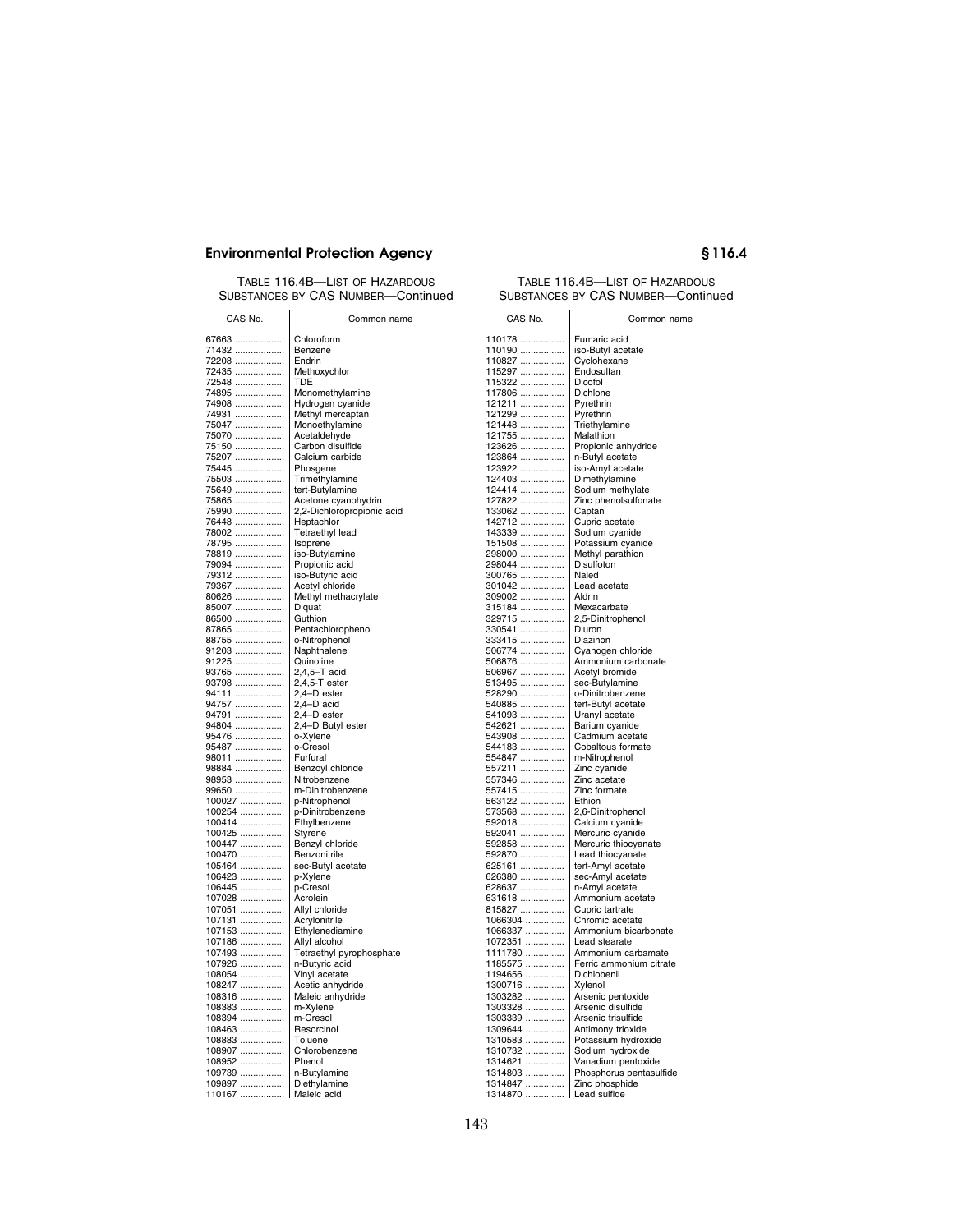TABLE 116.4B—LIST OF HAZARDOUS SUBSTANCES BY CAS NUMBER—Continued

# **§ 116.4 40 CFR Ch. I (7–1–10 Edition)**

### TABLE 116.4B—LIST OF HAZARDOUS SUBSTANCES BY CAS NUMBER—Continued

| CAS No. | Common name                | CAS No.  | Common name                |
|---------|----------------------------|----------|----------------------------|
| 1319773 | Cresol (mixed)             | 7782630  | Ferrous sulfate            |
| 1320189 | 2,4-D ester                | 7782823  | Sodium selenite            |
| 1327533 | Arsenic trioxide           | 7782867  | Mercurous nitrate          |
| 1330207 | Xylene                     | 7783359  | Mercuric sulfate           |
| 1332076 | Zinc borate                | 7783462  | Lead fluoride              |
| 1333831 | Sodium bifluoride          | 7783495  | Zinc fluoride              |
| 1336216 | Ammonium hydroxide         | 7783508  | Ferric fluoride            |
| 1336363 | Polychlorinated biphenyls  | 7783564  | Antimony trifluoride       |
| 1338245 | Naphthenic acid            | 7784341  | Arsenic trichloride        |
| 1341497 | Ammonium bifluoride        | 7784409  | Lead arsenate              |
| 1762954 | Ammonium thiocyanate       | 7784410  | Potassium arsenate         |
| 1863634 | Ammonium benzoate          | 7784465  | Sodium arsenite            |
| 1918009 | Dicamba                    | 7785844  | Sodium phosphate, tribasic |
| 1928387 | 2,4-D esters               | 7786347  | Mevinphos                  |
| 1928478 | 2,4,5-T ester              | 7786814  | Nickel sulfate             |
| 1928616 | 2,4-D ester                | 7787475  | Beryllium chloride         |
| 1929733 | 2,4-D ester                | 7787497  | Beryllium fluoride         |
| 2545597 | $2,4,5$ -Tester            | 7787555  | Beryllium nitrate          |
| 2764729 | Diquat                     | 7788989  | Ammonium chromate          |
| 2921882 | Chlorpyrifos               | 7789006  | Potassium chromate         |
| 2944674 | Ferric ammonium oxalate    | 7789062  | Strontium chromate         |
| 2971382 | 2.4-D ester                | 7789095  | Ammonium bichromate        |
| 3012655 | Ammonium citrate, dibasic  | 7789426  | Cadmium bromide            |
| 3164292 | Ammonium tartrate          | 7789437  | Cobaltous bromide          |
| 3251238 | Cupric nitrate             | 7789619  | Antimony tribromide        |
| 3486359 | Zinc carbonate             | 7790945  | Chlorosulfonic acid        |
| 5893663 | Cupric oxalate             | 8001352  | Toxaphene                  |
| 5972736 | Ammonium oxalate           | 10022705 | Sodium hypochlorite        |
| 6009707 | Ammonium oxalate           | 10025873 | Phosphorus oxychloride     |
| 6369966 | $2,4,5$ -Tester            | 10025919 | Antimony trichloride       |
| 7428480 | Lead stearate              | 10026116 | Zirconium tetrachloride    |
| 7440235 | Sodium                     | 10028225 | Ferric sulfate             |
| 7446084 | Selenium oxide             | 10028247 | Sodium phosphate, dibasic  |
| 7446142 | Lead sulfate               | 10039324 | Sodium phosphate, dibasic  |
| 7447394 | Cupric chloride            | 10043013 | Aluminum sulfate           |
| 7558794 | Sodium phosphate, dibasic  | 10045893 | Ferrous ammonium sulfate   |
| 7601549 | Sodium phosphate, tribasic | 10045940 | Mercuric nitrate           |
| 7631892 | Sodium arsenate            | 10049055 | Chromous chloride          |
| 7631905 | Sodium bisulfite           | 10099748 | Lead nitrate               |
| 7632000 | Sodium nitrite             | 10101538 | Chromic sulfate            |
| 7645252 | Lead arsenate              | 10101630 | Lead iodide                |
| 7646857 | Zinc chloride              | 10101890 | Sodium phosphate, tribasic |
| 7647010 | Hydrochloric acid          | 10102064 | Uranyl nitrate             |
| 7647189 | Antimony pentachloride     | 10102188 | Sodium selenite            |
| 7664382 | Phosphoric acid            | 10102440 | Nitrogen dioxide           |
| 7664393 | Hydrofluoric acid          | 10102484 | Lead arsenate              |
| 7664417 | Ammonia                    | 10108642 | Cadmium chloride           |
| 7664939 | Sulfuric acid              | 10124502 | Potassium arsenite         |
| 7681494 | Sodium fluoride            | 10124568 | Sodium phosphate, tribasic |
| 7681529 | Sodium hypochlorite        | 10140655 | Sodium phosphate, dibasic  |
| 7697372 | Nitric acid                | 10192300 | Ammonium bisulfite         |
| 7699458 | Zinc bromide               | 10196040 | Ammonium sulfite           |
| 7705080 | Ferric chloride            | 10361894 | Sodium phosphate, tribasic |
| 7718549 | Nickel chloride            | 10380297 | Cupric sulfate, ammoniated |
| 7719122 | Phosphorus trichloride     | 10415755 | Mercurous nitrate          |
| 7720787 | Ferrous sulfate            | 10421484 | Ferric nitrate             |
| 7722647 | Potassium permanganate     | 10588019 | Sodium bichromate          |
| 7723140 | Phosphorus                 | 11115745 | Chromic acid               |
| 7733020 | Zinc sulfate               | 12002038 | Cupric acetoarsenite       |
| 7758294 | Sodium phosphate, tribasic | 12054487 | Nickel hydroxide           |
| 7758943 | Ferrous chloride           | 12125018 | Ammonium fluoride          |
| 7758954 | Lead chloride              | 12125029 | Ammonium chloride          |
| 7758987 | Cupric sulfate             | 12135761 | Ammonium sulfide           |
| 7773060 | Ammonium sulfamate         | 12771083 | Sulfur chloride            |
| 7775113 | Sodium chromate            | 13597994 | Beryllium nitrate          |
| 7778441 | Calcium arsenate           | 13746899 | Zirconium nitrate          |
| 7778509 | Potassium bichromate       | 13765190 | Calcium chromate           |
| 7778543 | Calcium hypochlorite       | 13814965 | Lead fluoborate            |
| 7779864 | Zinc hydrosulfite          | 13826830 | Ammonium fluoborate        |
| 7779886 | Zinc nitrate               | 13952846 | sec-Butylamine             |
| 7782505 | Chlorine                   | 14017415 | Cobaltous sulfamate        |
|         |                            |          |                            |